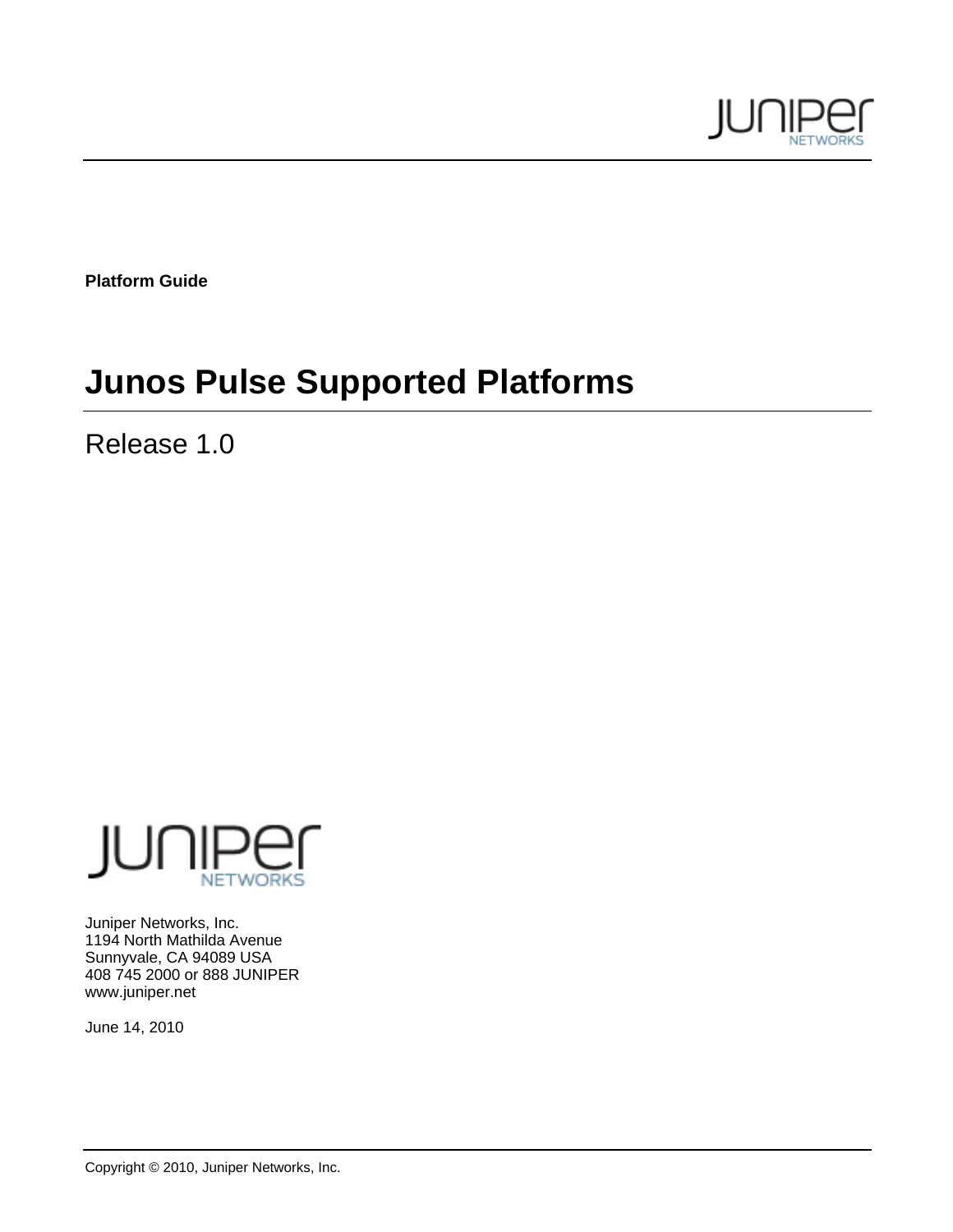

# **Contents**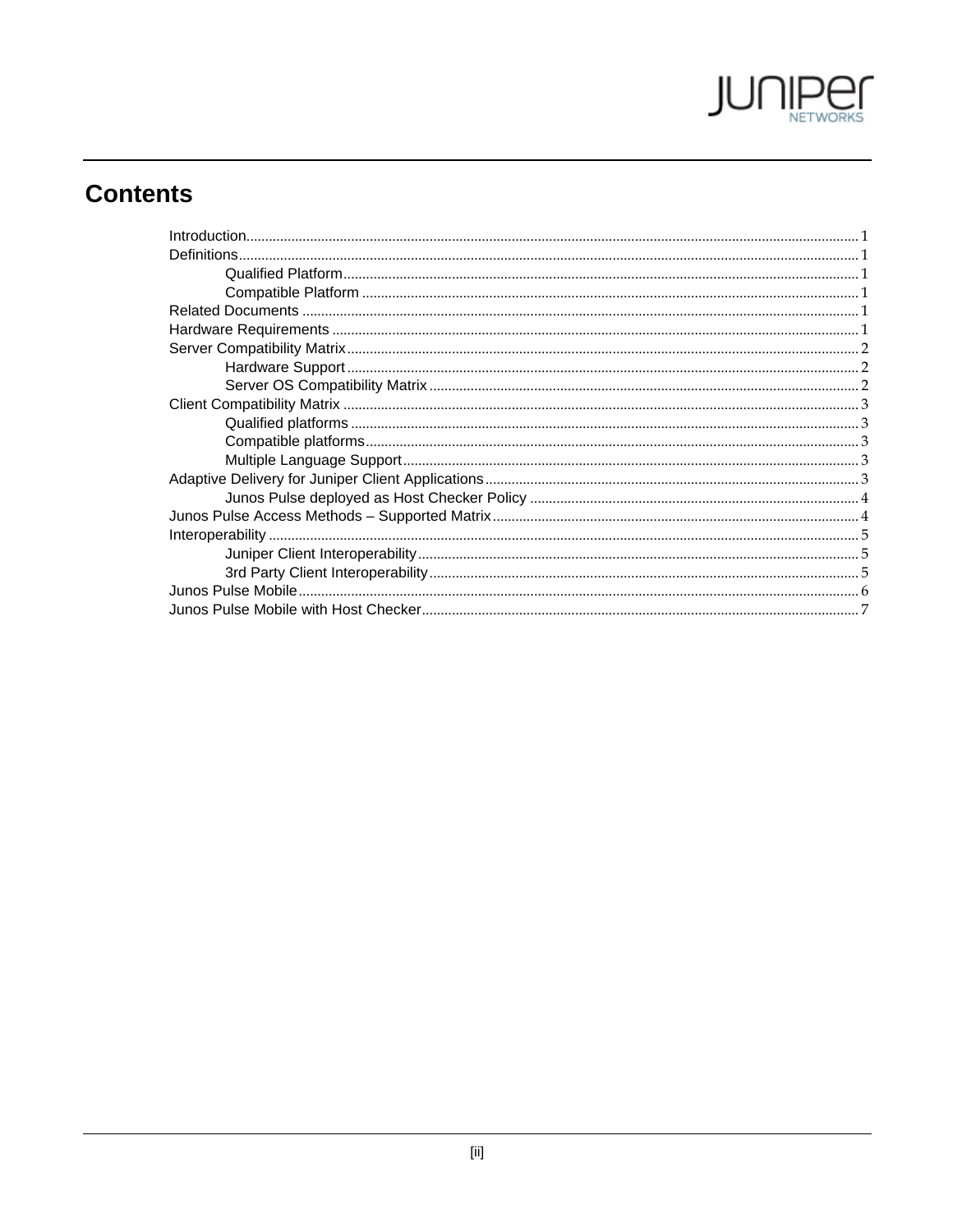

### **Introduction**

Junos Pulse is a dynamic, integrated network client. A core component of Junos Platform, Junos Pulse delivers integrated, anytime/anywhere connectivity, acceleration, and security, while drastically simplifying user experience. With Junos Pulse, users no longer need to interact with network access and security software.

## **Definitions**

#### **Qualified Platform**

The platforms listed in the "qualified" category have been systematically tested by Juniper Networks Quality Assurance department as part of the release covered by the Supported Platforms document.

#### **Compatible Platform**

The platforms listed in the "compatible" category have not been systematically tested by our QA department in this release but are based on testing in previous releases and knowledge of the platform Juniper Networks expects that the functionality will work and will fully support these platforms.

### **Related Documents**

- Secure Access Supported Platform Guide (7.0)
- Infranet Controller Supported Platform Guide (4.0)
- Junos Pulse Migration Guide
- Junos Pulse Administration Guide

### **Hardware Requirements**

Junos Pulse client will run on any client endpoint that has the following minimum configuration.

| <b>CPU</b>           | Intel / AMD, 1.8GHz, 32-bit (x86) or 64-bit (x64) processor |
|----------------------|-------------------------------------------------------------|
| <b>System Memory</b> | 1 GB RAM                                                    |
| Disk Space           | Install: 25 MB                                              |
|                      | Logging: 50 MB                                              |
| Networking           | 10/100/1000 Wired Ethernet, 802.11 b/g/n Wi-Fi              |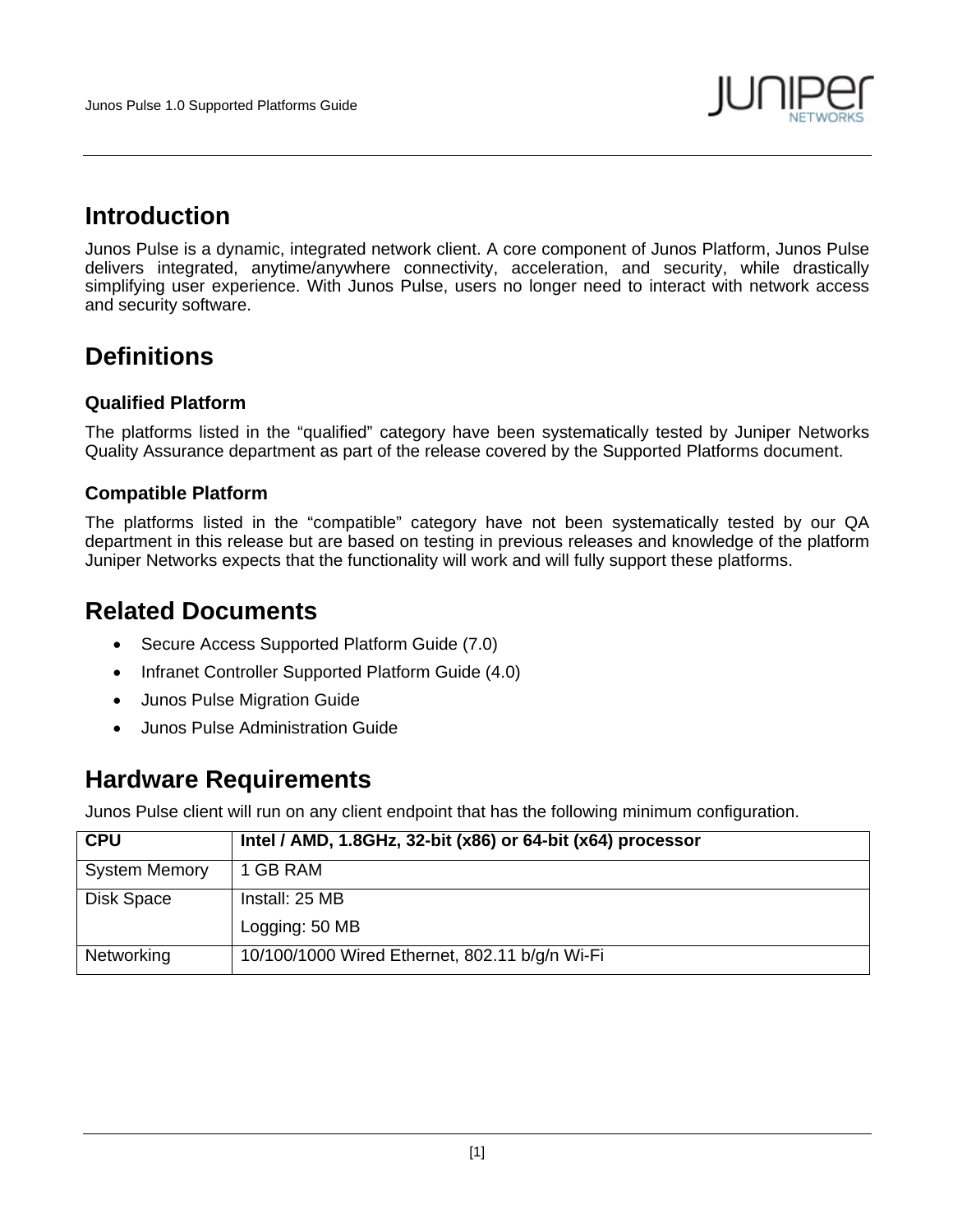

### **Server Compatibility Matrix**

#### **Hardware Support**

Junos Pulse can establish sessions against the following server hardware. Specific software constraints on the servers are detailed in the Server Software Compatibility Matrix.

| Qualified                         |                                             |                         |                  |
|-----------------------------------|---------------------------------------------|-------------------------|------------------|
| Secure Access Series <sup>1</sup> | Infranet Controller<br>Series <sup>1</sup>  | SRX Series <sup>2</sup> | <b>WX Series</b> |
| SA6000                            | IC6500                                      | <b>SRX 210</b>          | WX3400           |
| SA6500                            | <b>IC6000</b>                               | <b>SRX 240</b>          |                  |
| SA4500                            |                                             |                         |                  |
|                                   |                                             |                         |                  |
| <b>Compatible</b>                 |                                             |                         |                  |
| <b>Secure Access Series</b>       | <b>Infranet Controller</b><br><b>Series</b> | <b>SRX Series</b>       | <b>WX Series</b> |
| SA700/SA750                       | IC4000                                      | <b>SRX 100</b>          | WX2600           |
| SA2000/SA2500                     | IC4500                                      | <b>SRX 650</b>          | <b>WXC590</b>    |
| SA4000                            | <b>IC6000</b>                               |                         | <b>WXC3400</b>   |
| <b>SA Virtual Appliance</b>       |                                             |                         |                  |

<sup>1</sup> FIPS platforms in the SA and IC Series are not supported since Junos Pulse does not incorporate FIPS functionality

 $2$  Technically the Junos Pulse client will work with any SRX platform that runs the supported Junos software. However the L3 VPN support is limited to the platforms mentioned here.

#### **Server OS Compatibility Matrix**

| <b>Product</b>      | Qualified                     | Compatible |
|---------------------|-------------------------------|------------|
| Secure Access       | <b>IVE 7.0R1</b>              | None       |
| Infranet Controller | C4.0R1                        | None       |
| <b>SRX</b>          | <b>JUNOS 10.0, 10.1, 10.2</b> | 9.5, 9.6   |
| <b>WX</b>           | <b>JWOS 6.1</b>               | None       |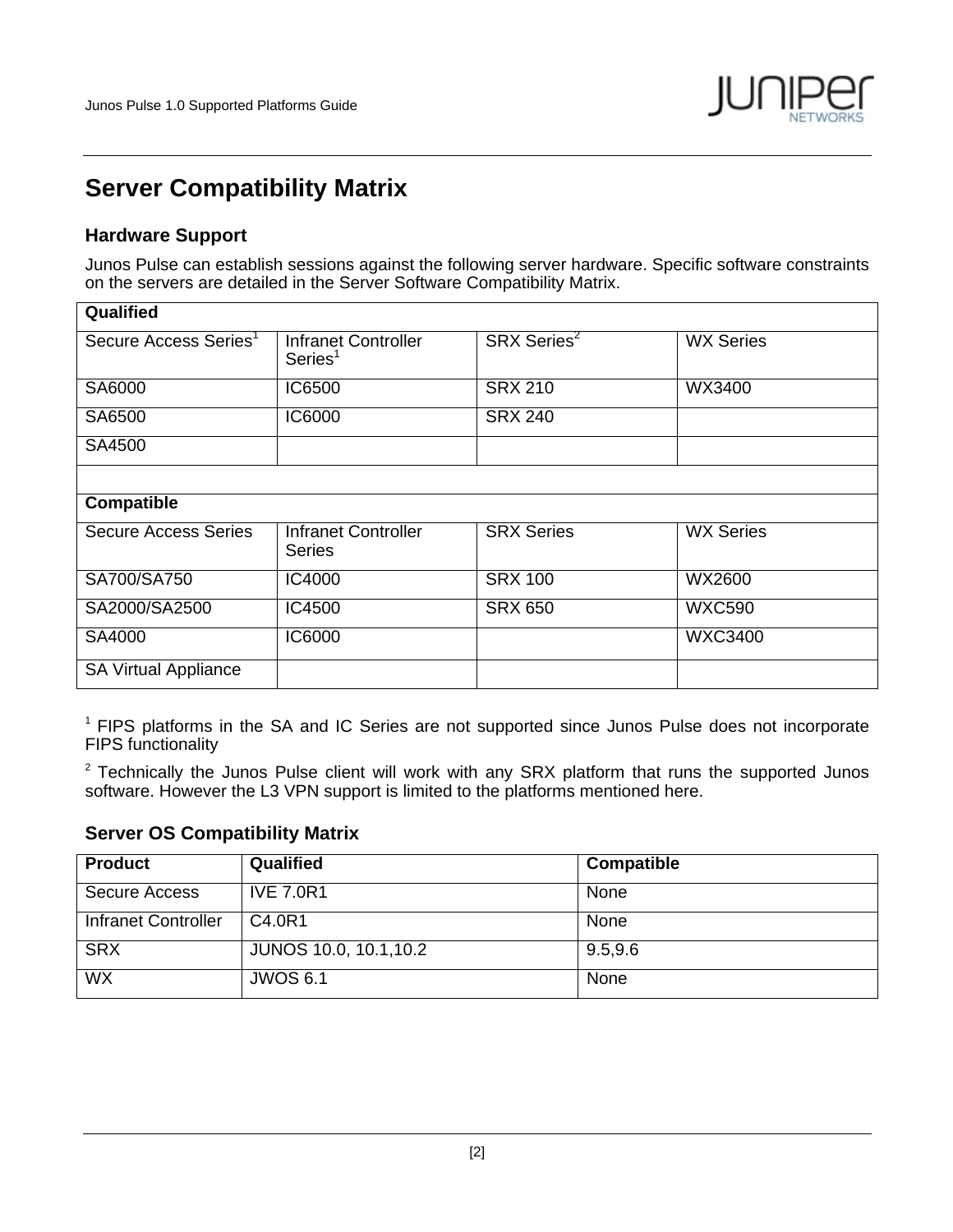

### **Client Compatibility Matrix**

#### **Qualified platforms**

| <b>Platform</b> | <b>Operating System</b>     | <b>Browsers and Java Environment</b>  |
|-----------------|-----------------------------|---------------------------------------|
| Windows         | XP Professional SP3 32-bit  | Internet Explorer 7.0, 8.0            |
|                 | Vista Enterprise SP2 32-bit | Firefox 3.0, Firefox 3.5, Firefox 3.6 |
|                 | Windows 7 Enterprise 64-bit | Sun JRE 1.6 Update 19                 |

#### **Compatible platforms**

| <b>Platform</b>      | <b>Operating System</b>                                                                                                                                                                                                                                                                                                                                  | <b>Browsers and Java Environment</b>                                                                                                           |
|----------------------|----------------------------------------------------------------------------------------------------------------------------------------------------------------------------------------------------------------------------------------------------------------------------------------------------------------------------------------------------------|------------------------------------------------------------------------------------------------------------------------------------------------|
| Windows <sup>3</sup> | Vista Ultimate/Business/Home-Basic/Home-<br>Premium with Service Pack 2 on 32-bit or 64-<br>bit platforms<br>Vista Ultimate/Business/Home-Basic/Home-<br>Premium with Service Pack 1 on 32-bit and<br>64-bit platforms.<br>Windows 7 Ultimate/Professional/Home<br>Basic/Home Premium on 32-bit or 64-bit<br>platforms<br>XP Home with SP3 (32-bit only) | Internet Explorer 8.0 <sup>4</sup><br>Internet Explorer 7.0 <sup>4</sup><br>Firefox 3.0<br>Firefox 3.5<br>Firefox 3.6<br>Sun JRE 1.6 Update 12 |
|                      |                                                                                                                                                                                                                                                                                                                                                          |                                                                                                                                                |

 $\frac{3}{3}$  Junos Pulse is not supported on Windows Server platforms and on Macintosh or Linux Platforms.<br> $\frac{4}{3}$  C4 bit Provisors are not supported since the installar service does not support C4 bit ActiveX septration

64-bit Browsers are not supported since the installer service does not support 64-bit ActiveX controls.

#### **Multiple Language Support**

The Junos Pulse client software and online help has been localized in German, French, Japanese, Traditional Chinese, Simplified Chinese, Spanish, and Korean. The administrator user interface is supported in English only. The administrator guide is published in English and Japanese.

### **Adaptive Delivery for Juniper Client Applications**

In cases where ActiveX is disabled or is not available due to platform or privilege limitations, the client application is installed using Java. Adaptive delivery is available for Junos Pulse (including other legacy clients like WSAM, Network Connect, Windows Terminal Services, and Secure Meeting).

Sun JRE 1.6 Update 12 or greater must be installed on the client system to utilize adaptive Delivery for Juniper client applications.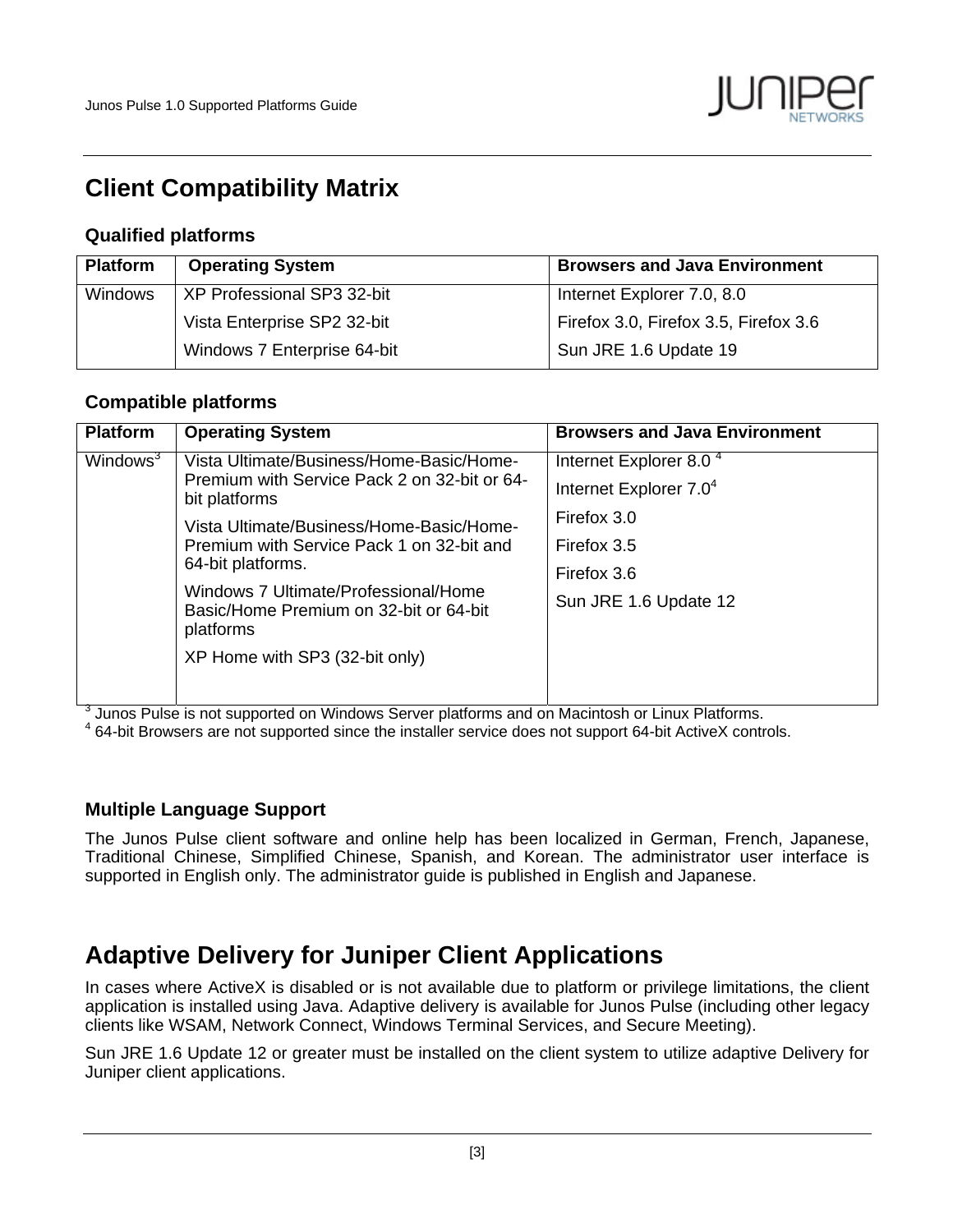

#### **Junos Pulse deployed as Host Checker Policy**

Junos Pulse client may also be deployed as a remediation host checker policy. This channel is only supported for standalone Junos Pulse Application Acceleration service working in conjunction with pre-7.0 Network Connect clients. It is meant to provide a transition path for customers using the standalone WX client (now discontinued).

| Qualified                                                                                                                                                                       | <b>Compatible</b>                                                                                                                                                                               |
|---------------------------------------------------------------------------------------------------------------------------------------------------------------------------------|-------------------------------------------------------------------------------------------------------------------------------------------------------------------------------------------------|
| SA6500 running 6.5R2 on<br>Windows XP-SP3 Professional- 32-bit<br>$\bullet$<br>Windows Vista SP2 Enterprise – 32-bit<br>$\bullet$<br>Windows 7 Enterprise – 64-bit<br>$\bullet$ | Any SA device running 6.3, 6.4, 6.5, 7.0 on<br>Windows XP-SP3 Home<br>$\bullet$<br>Vista-SP2 Home Basic, Home,<br>Professional, Ultimate<br>Windows 7 - Home, Home Basic, Ultimate<br>$\bullet$ |
| SA6500 with IVE version 7,0R1 on<br>Windows XP-SP3 Professional<br>$\bullet$<br>Windows Vista – SP2 Enterprise<br>$\bullet$<br>Windows 7 Enterprise.<br>$\bullet$               |                                                                                                                                                                                                 |

### **Junos Pulse Access Methods – Supported Matrix**

Junos Pulse provides 4 different basic access methods (NC,UAC,FWAM and WX). Additionally in some cases it supports multiple connections of the same type, connectivity at L2/L3 over wired/wireless, with and without enforcement or acceleration. As such the universe of possible combinations of connections is vast. Following table lists the configurations that are supported and qualified by QA.

PNC  $\rightarrow$  Junos Pulse NC Access Method, PUAC  $\rightarrow$  Junos Pulse UAC Access Method, FWAM  $\rightarrow$  Junos Pulse Firewall Access Method for connecting to JUNOS SRX platforms a.k.a Dynamic VPN, WX $\rightarrow$ Junos Pulse WX Access Method.

| Configuration                                           | <b>Description</b>                                                                                                                                                                                                  | <b>Comments</b> |
|---------------------------------------------------------|---------------------------------------------------------------------------------------------------------------------------------------------------------------------------------------------------------------------|-----------------|
| PNC Outer tunnel,<br><b>PUAC</b> inner tunnel           | Junos Pulse L3 UAC enforcement over Junos Pulse NC<br>remote access tunnel                                                                                                                                          | Qualified       |
| WX+PUAC inner<br>tunnel, PNC Outer<br>Tunnel            | Application accelerated connection controlled by UAC<br>enforcement point, coming over a Junos Pulse NC Remote<br>access tunnel                                                                                     | Qualified       |
| PUAC inner tunnel,<br>PNC outer tunnel +<br><b>FWAM</b> | Junos Pulse L3 UAC enforcement over Junos Pulse NC<br>remote access to an SA device, running in parallel with<br>FWAM IPSEC connection to another SRX device.                                                       | Compatible      |
| PUAC $(L2/L3)$ +<br>PUAC(L3)                            | Junos Pulse L2 or L3 UAC enforcement to an Infranet<br>Controller, running in parallel with a Junos Pulse L3 UAC<br>enforcement tunnel to another Infranet controller (i.e.<br>multiple standalone UAC connections) | Qualified       |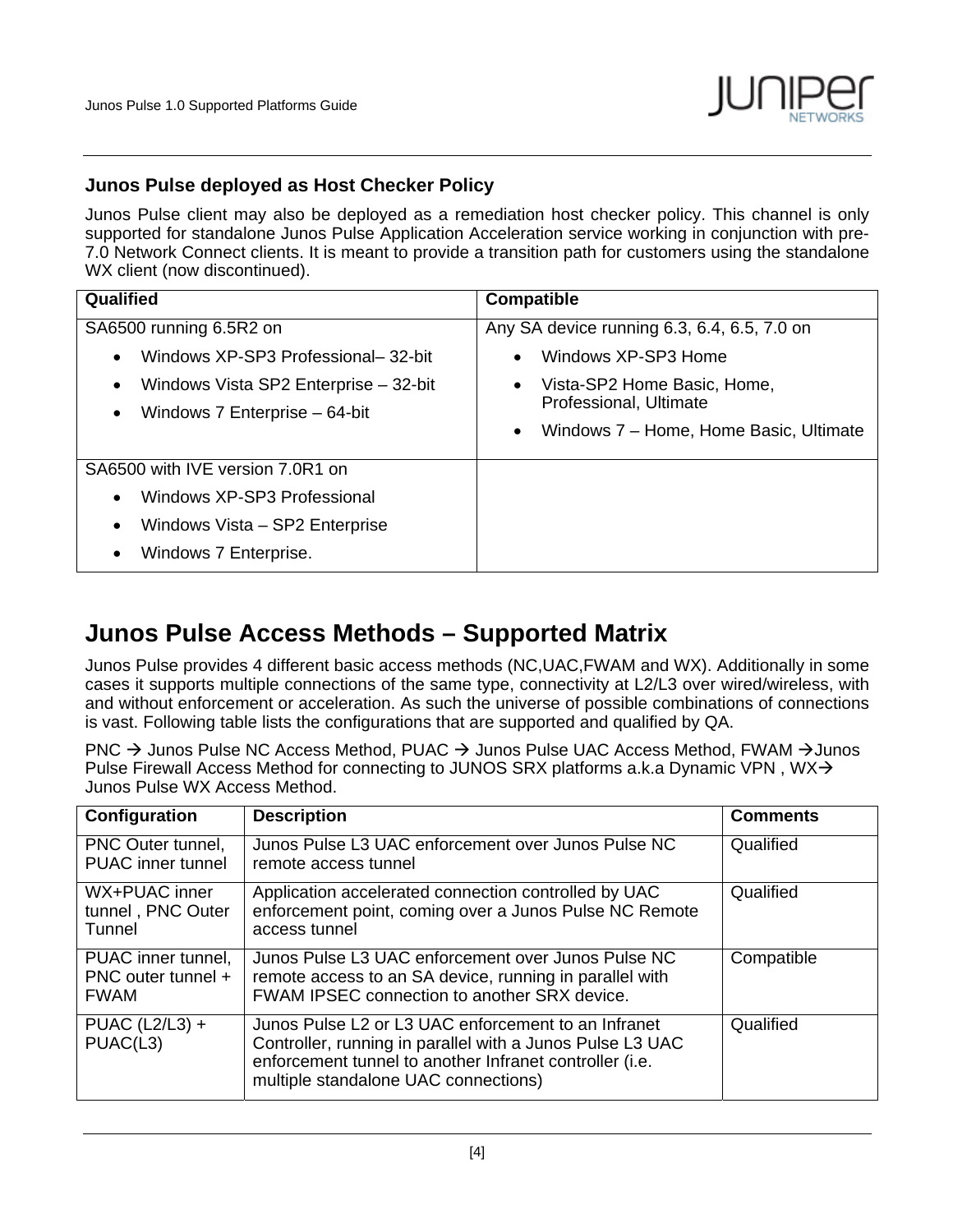

| PUAC + FWAM | Junos Pulse UAC enforcement tunnel to one SRX device<br>running in parallel with FWAM IPSEC connection to another<br>SRX device. | Compatible |
|-------------|----------------------------------------------------------------------------------------------------------------------------------|------------|
|             |                                                                                                                                  |            |

Any other combinations not mentioned here are not supported. Nested tunnel operations in any combination (NC/NC, UAC/UAC or FWAM/FWAM) are not supported

### **Interoperability**

Install Coexistence: Both products can be installed on the same machine at the same time. ONLY 1 product is active at any time.

Runtime Coexistence: Both products can be installed and running at the same time.

#### **Juniper Client Interoperability**

| <b>Product</b>                                           | <b>Version</b>               | Co-existence                               | <b>Nested Tunnel</b><br><b>Operation</b> |
|----------------------------------------------------------|------------------------------|--------------------------------------------|------------------------------------------|
| <b>Juniper Network</b><br>Connect                        | 6.3, 6.4, 6.5, 7.0           | Install                                    | Not Supported                            |
| Juniper Odyssey<br>Access Client (OAC)                   | 5.2 (or UAC 4.0)             | Install                                    | Not Supported                            |
| Juniper Odyssey<br><b>Access Client</b>                  | Pre-5.2 (or UAC pre-<br>4.0) | Not supported<br>(installation will abort) | Not Supported                            |
| Juniper WSAM/JSAM                                        | Any                          | Install                                    | Not Supported                            |
| Juniper Secure Meeting<br>Client                         | Any                          | Install                                    | Not Applicable                           |
| Juniper (Netscreen)<br><b>NSRemote Client</b>            | Any                          | Install                                    | Not Supported                            |
| Juniper Access<br>Manager (Dynamic<br><b>VPN Client)</b> | 1.0                          | Not Supported<br>(installation will abort) | Not Supported                            |
| Juniper Standalone<br><b>WXC</b> client                  | Any                          | Not Supported                              | Not Supported                            |

#### **3rd Party Client Interoperability**

| <b>Product</b>                                                        | <b>Version</b>                                 | <b>Coexistence</b> | <b>Nested Tunnel Operation</b> |
|-----------------------------------------------------------------------|------------------------------------------------|--------------------|--------------------------------|
| Cisco VPN<br>Concentrator with<br>Junos Pulse (non-WX)                | 4.1.7 D<br><b>IPSec Version</b><br>4.6.04.0043 | Install            | Not applicable                 |
| <b>Nortel Contivity Server</b><br>1010 with Junos Pulse<br>$(non-WX)$ | Server: V04 80.124<br>Client: V06.0109         | Install            | Not applicable                 |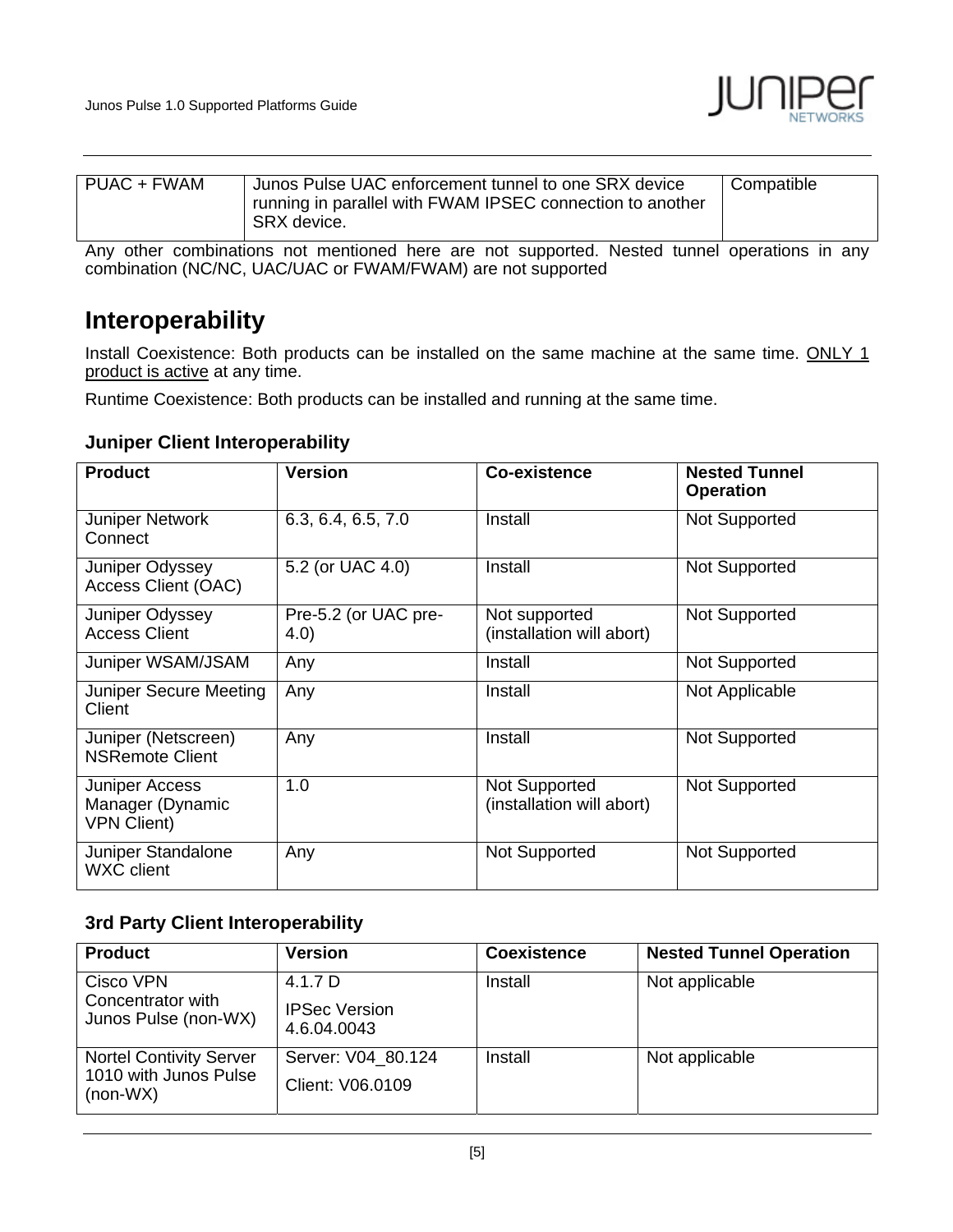

| <b>Product</b>                                        | <b>Version</b>                       | <b>Coexistence</b>          | <b>Nested Tunnel Operation</b> |
|-------------------------------------------------------|--------------------------------------|-----------------------------|--------------------------------|
| Cisco ASA 5505 with                                   | Server Version 7.2(4)                | Install                     | Not applicable                 |
| Junos Pulse (non-WX)                                  | <b>Client Version</b><br>4.6.04.0043 |                             |                                |
| Cisco VPN                                             | 4.1.7 D                              | Runtime                     | Supported                      |
| Concentrator with<br>Junos Pulse (using only<br>WXAM) | <b>IPSec Version</b><br>4.6.04.0043  |                             |                                |
| <b>Nortel Contivity Server</b>                        | Server: V04 80.124                   | Runtime                     | Supported                      |
| 1010 with Junos Pulse<br>(using only WXAM)            | Client: V06.0109                     |                             |                                |
| Cisco ASA 5505 with                                   | Server Version 7.2(4)                | Runtime                     | Supported                      |
| Junos Pulse (using only<br>WXAM)                      | <b>Client Version</b><br>4.6.04.0043 |                             |                                |
| <b>Checkpoint CP Secure</b><br>Remote                 | NGX_R60_HFA3                         | Not Supported<br>(PR522200) | Not Applicable                 |

### **Junos Pulse Mobile**

| Qualified                          |                      | <b>Compatible</b>                                                          |
|------------------------------------|----------------------|----------------------------------------------------------------------------|
| <b>Platform</b>                    | <b>Make/Model</b>    |                                                                            |
| Windows Mobile 6.5                 | HTC HD <sub>2</sub>  | Windows Mobile 6.0 Standard,<br><b>Classic and Professional</b>            |
| Windows Mobile 6.1.4               | <b>HTC Touch</b>     | Windows Mobile 6.1 Standard,<br>Classic and Professional                   |
| Windows Mobile 6.0 Standard        | Motorola Q8          | Windows Mobile 5.0 based<br>Pocket PC and Pocket PC<br>Phones only         |
| Windows Mobile 6.0<br>Professional | Glofish Eten X500+   |                                                                            |
| Apple iOS 4.1                      | iPhone 3GS, iPhone 4 | All devices capable of running<br>iOS 4.1 and has network<br>connectivity. |